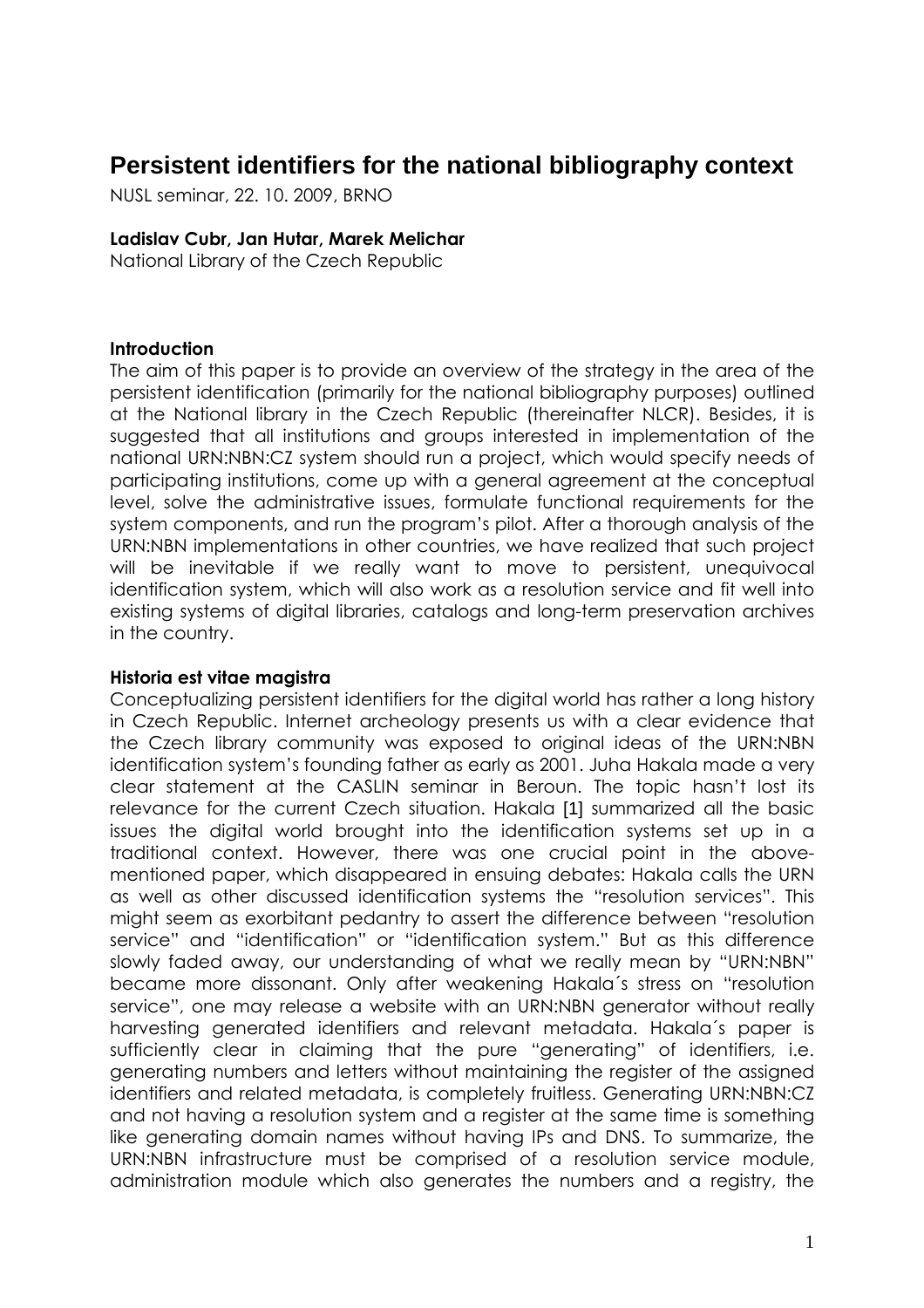database containing all necessary information to enable the resolution of the digital documents.

After this starting point in 2001, the work on identifiers remained at the theoretical level for some time. Several Czech experts gained large theoretical knowledge of the existing identification systems for the digital world [2]. From 2007 onward, several libraries began to realize the needs for a practical solution of their specific problems with digital-born and digitized documents and started to use the Handle or other systems in practice.

NLCR made an attempt to establish cooperation in this area at the national level by setting up a Working Group for Persistent Identifiers in 2007. Unfortunately, the outcomes of this group's work resulted in a list of very general requirements and use cases for the URN:NBN system. If we really wish to end up with a national persistent identifier infrastructure based on the URN:NBN system, the time is ripe for a next step: getting back together and start working.

## National bibliography identifier

The NLCR has very explicit goals resulting from its position in the library system. The reasons for using the URN:NBN in NLCR may be different from the ones in other institutions. In the following section we will try to explain in detail the ongoing challenges the NLCR has to cope with.

First of all, the large-scale digitizing project of the NLCR and Moravian State Library in Brno (thereinafter MLSB) coming up in the next few years anew calls for a solid identification system. If we are about to scan all Bohemical documents in the next 20 years, we need very careful reconsideration of our current identification systems and cataloging practices. The products of digitization have to be retrievable, the digital versions of the analog documents have to be bound with the catalog records of the analog documents and the catalog records must point to all relevant digital versions of the analog documents.

Well, this may not seem very problematic in an environment which strictly adheres to some standards, but the reality of the NLCR cataloging is quite loose. Existing catalog systems don't use FRBR; there are no identifiers of the works, and the Union Catalogue may seem to be far from unequivocal identification ideal. NLCR can sufficiently control the Czech National Bibliography catalog only, though even here the practice might fall short of ideal. The national bibliography identifier's (NBN) implementation might not lead to an absolutely perfect identification system, but we have yet decided to try it: the cataloging department of the NLCR will implement the national bibliography number identifier (also called as "CNB number"), which will be attached to all records in the Czech National Bibliography base. Since our mass digitization project will mainly focus on the Bohemical works, it seems to be the essential step towards long-term accessibility of the project's results. All digital representations should be bound to this identifier; the identifier of the basic "intellectual entity" (PREMIS). The basic "intellectual entity" will be an entity described by the Czech National Bibliography catalog.

Whatever the result of the nation-wide project of URN:NBN system's implementation is, we will try to use the URN:NBN:CZ to identify all the digital versions of analog documents described in the Czech National Bibliography catalog. This means that all Bohemical documents should be uniquely identified (does not matter if they have ISBN, ISSN or any other identifier, they should get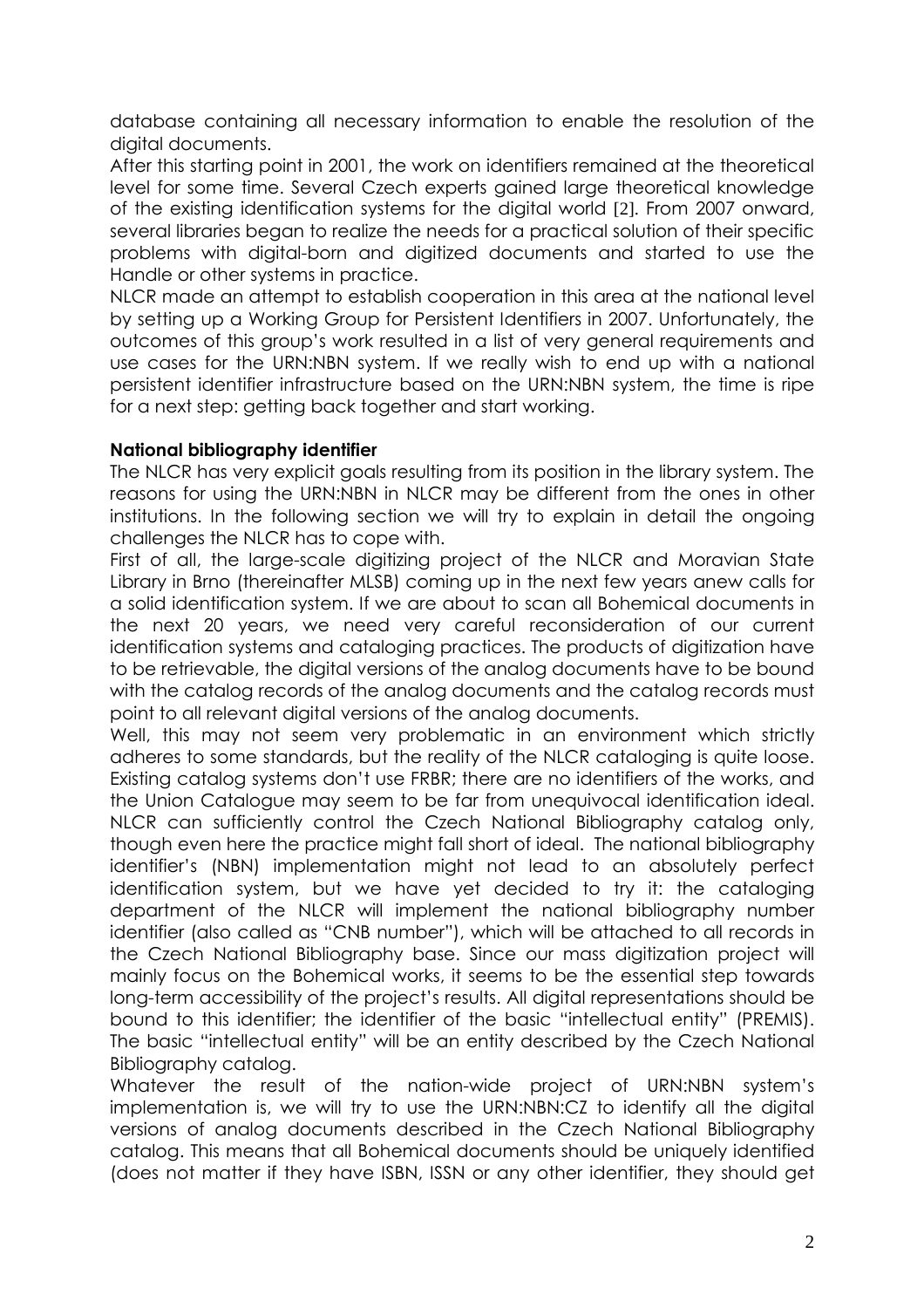the CNB number anyway) and all related digital representations (primarily those preserved in the NLCR and MSLB's long-term preservation digital repository system) will have URN:NBN:CZ. From our point of view, URN:NBN:CZ system registry should contain not only the URN, URL, but also the CNB number plus other descriptive and administrative metadata. The system should be able to search by CNB number, URN or other metadata fields returning all URN:NBN of the digital representations of the documents related to certain CNB number (and this means a catalog entity) and vice versa. The system should not only include identifiers of the user copies but also external identifiers linking to the preservation masters in the long-term preservation system of the NLCR and MSLB. We currently consider the possibility of using the existing RD:CZ database as a data source for this project, extending it to the web archiving results in the future.

# National project for URN:NBN:CZ

Above in the text are the plans of the NLCR. Naturally, it would be possible to extend our plans in some way and ask other institutions to rigorously conform to the standards and concept of the URN:NBN, which we at some point (NLCR) present as final. But we think others should have their say. All those who call for URN:NBN:CZ identifier's implementation should be given a chance to say what they really need, what ideas they have and what they prefer at the administrative level. If the URN:NBN infrastructure has to work at the national level, consensus (for a long-term sustainability of the project's results) is critical.

Analyses of the existing systems showed there are several different implementations of the URN:NBN in the world. Basically, the difference is between those who use the URN:NBN to identify the "intellectual content" and those who simply identify the "computer files". Again, this might seem to be a pedantry, but we don't think it really is. The computer files can be identified by check sum hash functions like MD5, but the intellectual content has to be identified differently, since their intellectual content is what matters more than the digital file characteristics. This has a far reaching impact on the policy of the URN:NBN: What is a "new version" of an identified digital document? What are the significant changes that call for assigning a new identifier? Could changing the fonts of the PDF be characterized as the new version which would get a different URN:NBN identifier?

The second problem is how to administratively secure permanent accessibility of the identified objects. If the URN:NBN has to be persistent, the identified objects must be accessible in the future and permanently. This means, we need a chain of a safe long-term preservation repositories, not to mention a certification system, preservation standards, etc. Any other locations in the digital world are too volatile.

And even after this, can we really be sure that the objects we need to identify are of a permanent value? We will never be able to preserve the entire digital world. We need to select and assess the resources. The identifiers have to be here eternally, but how about the objects themselves? Selection criteria as well a policies are therefore more than needed.

Needles to say, any project implementing the URN:NBN has to clarify a number of administrative issues. Do we want to have a centralized system of resolution and administration or a decentralized one, will each institution have own resolution service and local register, would we only collect the data somewhere? If we opt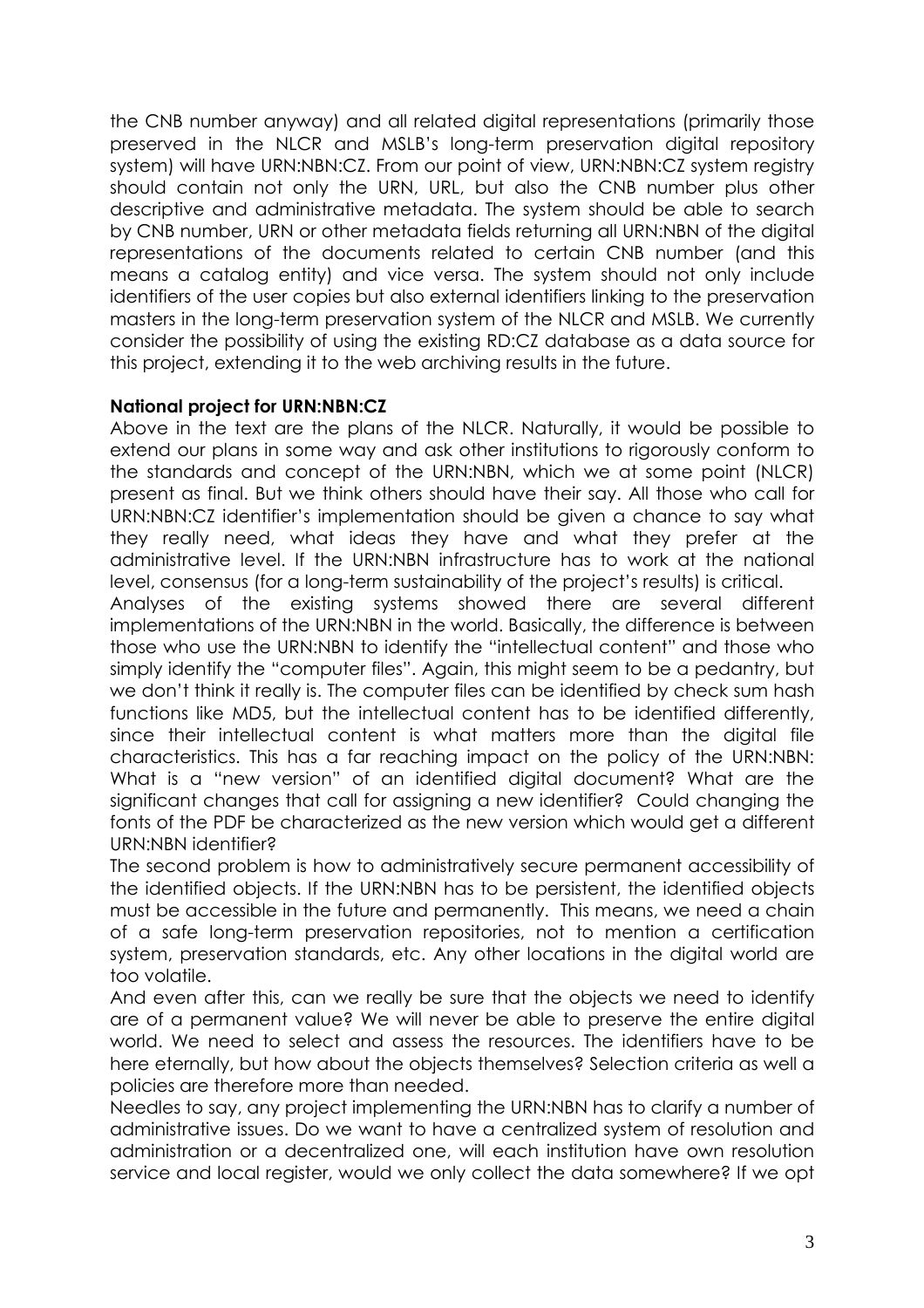for a centralized system, who and how will finance the system? Who will be responsible for maintenance, daily processes, etc? And if the solution needs to be sustainable it surely needs to be open and scalable. The architecture and data model has to be usable in the future in an altered environment, possibly for very different documents with different metadata. Will the system we design now really represent the solution we would choose in the future? In short, are we really sure that we need URN:NBN? Shouldn't we adopt the approach of the Library of Congress and choose for example PURL?

"A URN is (theoretically) a persistent identifier for a resource, independent of location or access method

…..

URNs never caught on because they tried to be too many things and never really nailed down which:

- A persistent URL
- Location independent
- A resolution system
- A pure identifier

Persistence and location independence came to be thought of more as social than technical problems. Other approaches were developed rather than formalizing the URN concept.

The proposed URN resolution system never was fully developed. And resolution is incompatible with the role of pure identifier." [3]

## URN:NBN:CZ project: next steps

The NLCR will present the URN:NBN:CZ's concept to several interested institutions at the end of this month (October 2009). It is expected to proceed with a meeting in early November (2009), where we should discuss this model and assign responsibilities for project submission to VISK in January 2010. We hope the project to continue towards URN:NBN:CZ implementation in early 2011. The first steps should lead to 'polishing' the conceptualization, formulate the functional requirements, describe the use cases, the workflow, administration and communication interfaces of the system, delineate the data model, suggest integration with the catalogs or other systems. This should lead to the tender for programming-related works, which might or might not use RD.CZ base or any of the existing open-source software (e.g. the Italian URN:NBN software we have already tested). Besides, the administration and organization issues of the future system have to be settled. Much of the success of the URN:NBN:CZ's implementation depends on the administration and workflow, therefore the software solution should only conform to the needs of the participating institutions. All policies and responsibilities need to be very clearly defined.

## **Conclusion**

We may only speculate about the very results of this nation-wide endeavor. As mentioned above, in any case, the NLCR, together with MSLB, will strive to use URN:NBN:CZ for identification of the Bohemical documents digitized in the upcoming mass digitization project. We have the responsibility to pass this data, the core of r culture heritage, to future generations. We will also try to preserve accessibility to the digital-born data from the web archiving project of the NLCR